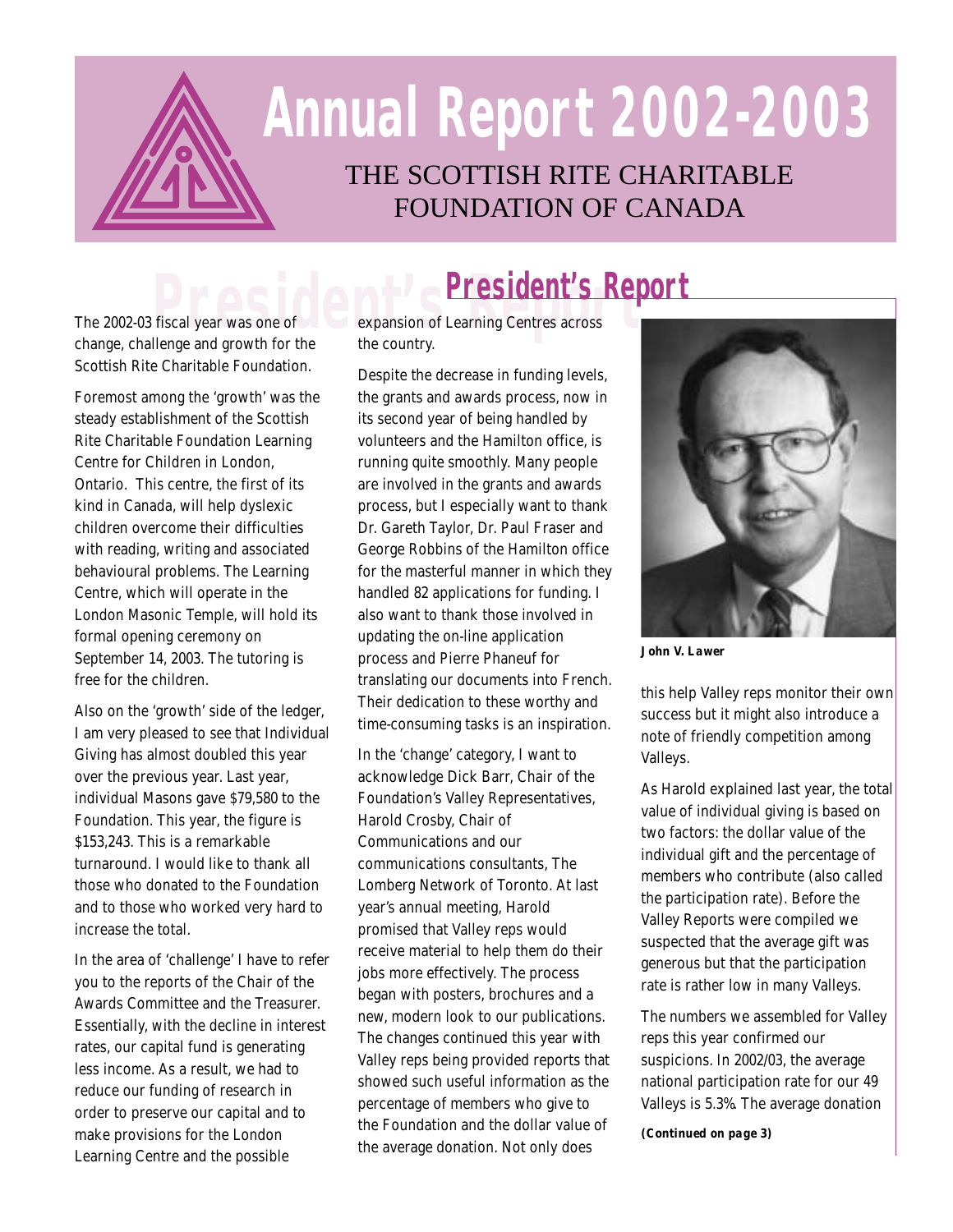### **Treasurer's Report Treasurer's Report**

The uncertainty in the market continues from last year and at present looks as if it will continue through 2004. Yet even under these conditions, our portfolio generated income of \$680,000 this year just \$17,000 less than the income for the preceding eleven-month period. An analysis of our portfolio reveals that the investment in equities remains at 26% with a combined income from dividends and capital gains of \$164,878 or 24% of our total investment income.

Donations received for the capital fund are down \$46,000, yet we did receive \$66,000 for the operating fund for the London Learning Centre, bringing the total donations received for the capital and operating funds to a level similar to last year.

The awards committee and the treasurer are working very closely to maintain the maximum disbursements possible. The Foundation's commitment

#### **Directors and Officers of the Foundation 2002-2003**

#### **Executive**

J.V. Lawer, *President* H.E. Crosby, *Vice-President* J.C. Fairthorne, *Secretary* H.E. Standish, *Treasurer* **Balance of Directors** R.E. Barr P.A. Decelles T.V. Hannan G.M. Martin D.R. Thornton R.L. Waddell **Directors Emeritus** T.W.S. Band J.N. Fenton J.W. Lowry N.M. MacLean N.R. Richards C.A. Sankey I.D. Steeves J.E.E. Winch **Appointed Officers** D.D. Thornton, *Assistant Secretary* G.R. Robbins, *Assistant Treasurer*

to our share of the costs to maintain the London Learning Centre, combined with the decrease in interest rates, demand that we be cautious with the total disbursement for the grants, awards and bursaries. We do not want our commitments to these programs to exceed the amount we can sustain.

The London Learning Centre requires a one time start up donation of \$40,000 plus an annual commitment of \$15,000 from the Foundation. The London Valley has pledged similar amounts for their share of the start-up and annual operating costs for this Centre. To date, donations of \$13,000 have been received toward a capital fund established to support the Foundation's on-going annual obligation. London has received \$66,000 toward its share of the annual operating costs.

Looking ahead, our projections take into account those securities that are

## **Statement of financial position**

maturing with interest rates in excess of 5% and have reduced the return on these funds to current market rates. Our projected investment income, net of realized capital gains, should remain at the \$560,000 level for the fiscal year 2004 and at the \$540,000 level for fiscal 2005.

It has been a pleasure to serve you as your Treasurer and I express our appreciation to RBC Dominion Securities for their guidance and advice in maintain an excellent return on our portfolio particularly under the current market that have prevailed during the last year. My thank you to our office staff, George Robbins, Sue Thompson, Margaret Tweedle, and Katie Benton for your co-operation and support making my job much easier this last year.

Respectfully submitted,

H. Edward Standish. *Treasurer.*

|                                               | 2003         | 2002          |
|-----------------------------------------------|--------------|---------------|
| <b>Assets</b>                                 |              |               |
| Cash and term deposits                        | \$463,357    | 646,735<br>S. |
| <b>Accrued interest</b>                       | 197,338      | 174,490       |
| <b>GST</b> receivable                         | 5,934        | 4,687         |
| Prepaids                                      | 7,324        | 2,293         |
|                                               | 673,953      | 828,205       |
| Investments (market value \$11,413,126;       | 10,512,699   | 9,967,877     |
| 2002 - \$10,918,723)                          |              |               |
|                                               | 11,186,652   | 10,796,082    |
| <b>Liabilities</b>                            |              |               |
| Payables and accruals                         | 5,000        | 5,000         |
| <b>Net assets</b>                             |              |               |
| Unrestricted net assets - Income retained for |              |               |
| charitable and benevolent purposes            | 953,964      | 911,198       |
| Restricted net assets - Capital               | 10,227,688   | 9,879,884     |
|                                               | 11,181,652   | 10,791,082    |
|                                               | \$11,186,652 | \$10,796,082  |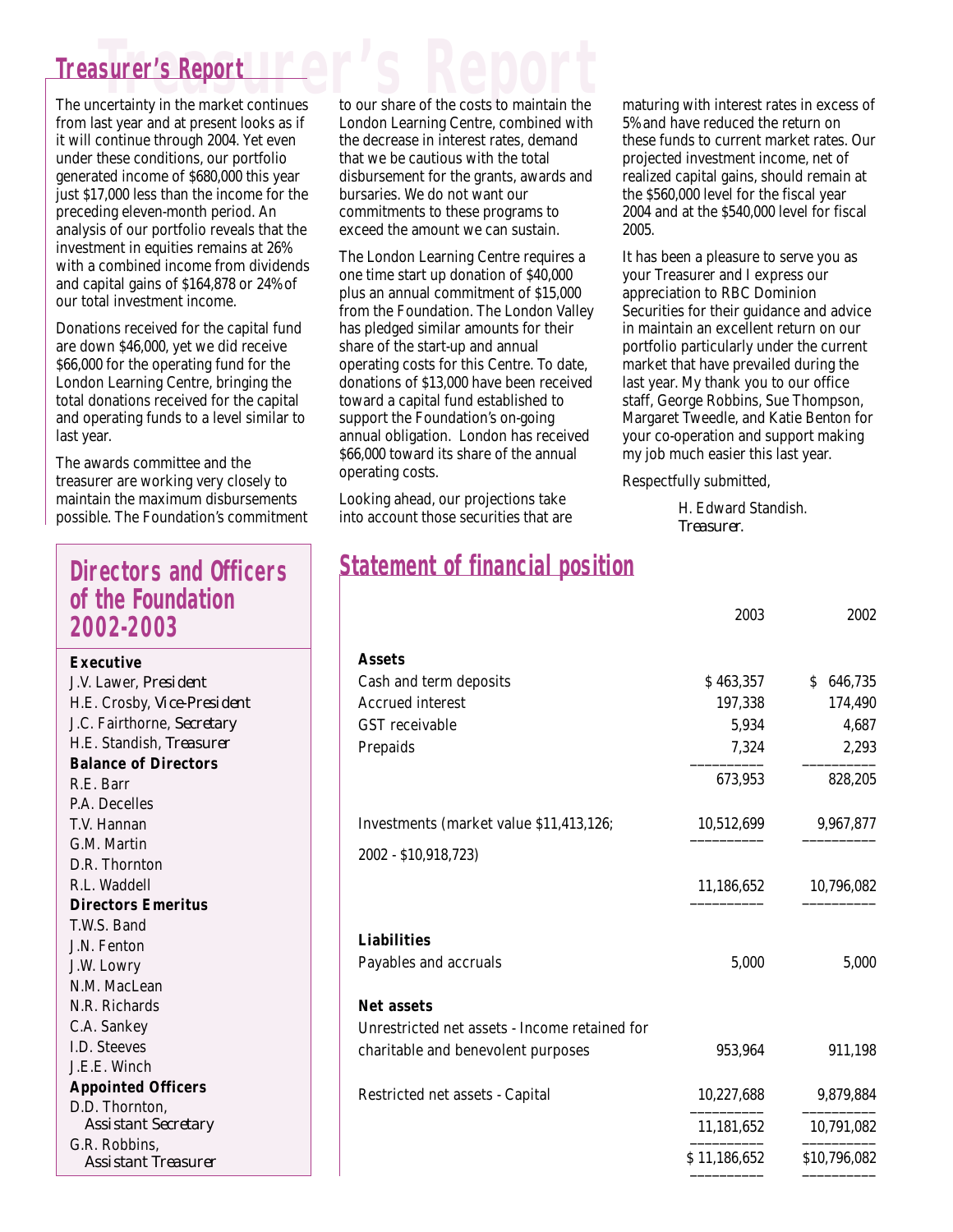# **Statement of Operations and Changes in Net Assets**

|                                           | 2003    | 2002        |
|-------------------------------------------|---------|-------------|
|                                           |         | (11 months) |
| <b>Revenue</b>                            |         |             |
| Bank and term deposit interest            | \$6,627 | \$11,938    |
| <b>Donations - London Learning Centre</b> | 66,354  |             |
| <b>Investment</b> income                  | 578,384 | 498,862     |
| Amortization of bond discount/premium     | (9,691) | (11,760)    |
| Gain on disposal of investments           | 100,105 | 198,347     |
|                                           | 741,779 | 697,387     |
| <b>Expenses</b>                           |         |             |
| <b>Administration fees</b>                | 71,755  | 76,241      |
| <b>Excess of income over expenses</b>     | 670,024 | 621,146     |
| <b>Distribution</b>                       |         |             |
| <b>Grants</b>                             | 404,329 |             |
| <b>Awards</b>                             | 123,845 |             |
| <b>Bursaries</b>                          | 14,000  |             |
| <b>London Learning Centre Project</b>     | 5,000   |             |
|                                           | 547,174 |             |
|                                           |         |             |
| <b>Excess of income over expenses</b>     |         |             |
| and distribution                          | 122,850 | 621,146     |

# **Statement of capital revenue**

|                                         | 2003      | 2002          |
|-----------------------------------------|-----------|---------------|
|                                         |           | $(11$ months) |
| <b>Revenue</b>                          |           |               |
| <b>Donations</b>                        |           |               |
| <b>Individuals</b>                      | \$153,243 | \$79,580      |
| Lodges and Masonic organizations        | 34.105    | 60,819        |
| <b>London Learning Centre donations</b> | 13,004    |               |
| <b>Bequests</b>                         | 67,368    | 172,825       |
|                                         |           |               |
| <b>Capital revenue</b>                  | \$267.720 | \$313.224     |

#### **President's Report**

#### *(Continued from page 1)*

by those who give is \$85.99. The participation rate ranges from a low of 0.69% to a wonderful high of 19.3%. What we're hoping is that, armed with these facts, Valley reps will be encouraged to increase the participation rate.

By way of illustrating 'best practices' here are the top 12 participation rates by Valley in 2002/03:

| Central Alberta | 19.3% |
|-----------------|-------|
| Medicine Hat    | 17.1  |
| Summerside      | 13.3  |
| Kamloops        | 12.6  |
| Lethbridge      | 12.0  |
| Victoria        | 11.9  |
| Woodstock       | 11.3  |
| Fort William    | 10.1  |
| Quebec          | 9.5   |
| Sarnia          | 9.3   |
| London          | 8.7   |
| Sydney          | 8.6   |

I realize there are other ways that members can contribute to the Foundation but these Valleys are an encouragement to all of us.

As I said at the beginning, 2002/03 was a period of change, challenge and growth for the Foundation. I expect next year will be more of the same. I hope you are as excited about the prospects as I am.

Respectfully submitted,

John V. Lawer *President*